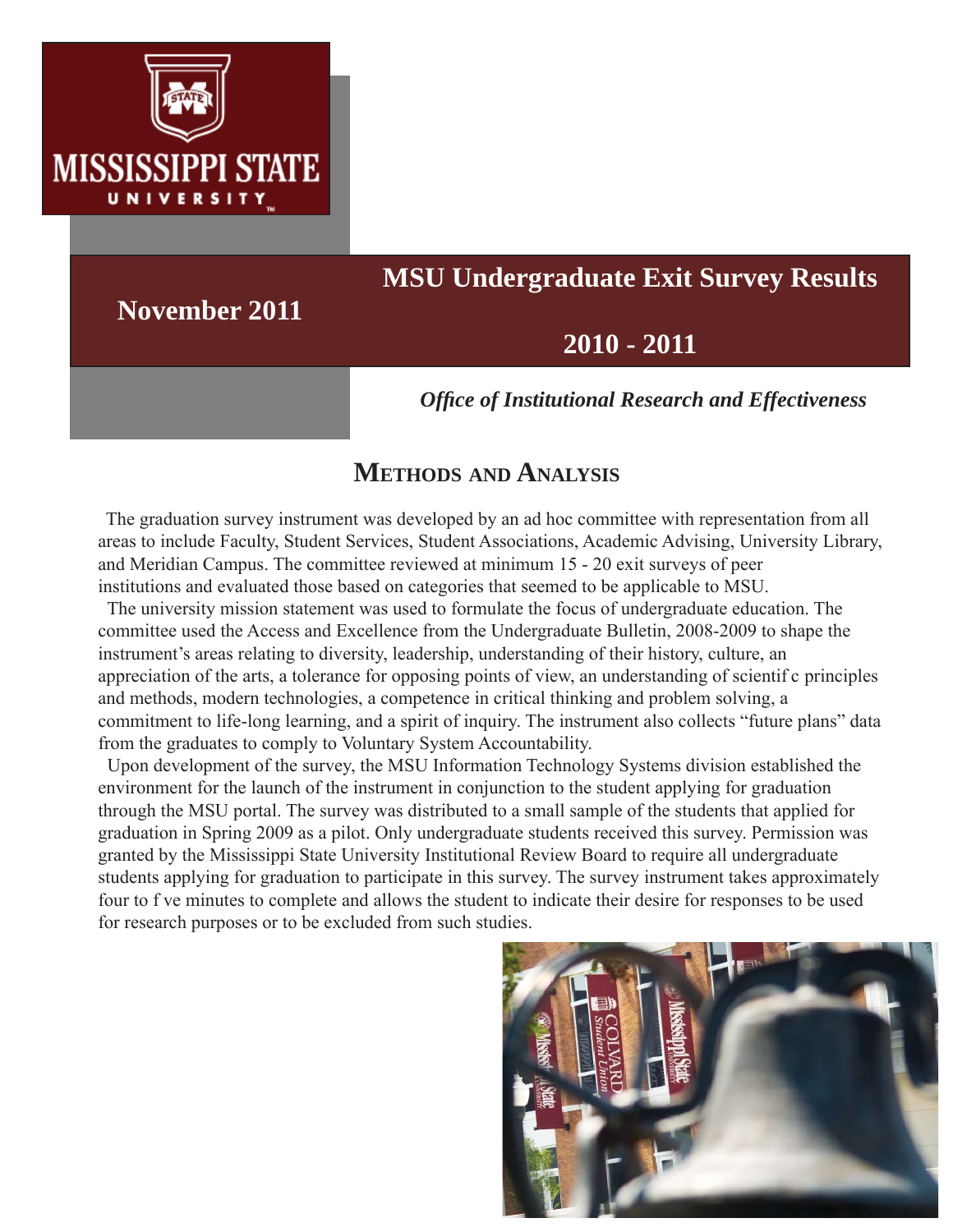#### **SURVEY RESULTS**

This report provides analysis of the 2010 - 2011 graduating students' (1) principal activity upon graduation; (2) satisfaction of the graduates' in the areas of instruction and life-skills obtained; (3) quality of academic advising obtained; (4) quality of student services obtained; and (5) quality of undergraduate experiences at MSU.

During 2010 - 2011, there were 2,679 students who were awarded a bachelors degree and completed the survey. Of those 2,679 students, 2,399 gave permission for data results to be disseminated aggregately.

#### **Demographics**

Of the 2,399 graduates responding to the survey, 78% represent White, 15.3% represent Black/ African American, and 6.7% represents the other ethnicities. 6.5% of the graduates obtained their MSU degree from the Meridian Campus. 50.3% are female and 49.7% are male. 51% of these graduates came to MSU as freshmen students. Almost 85% represent Mississippi resident students and 1.5% represent International students. Thirty-one graduates are MSU Athletes, twenty-four graduates participated in the Co-Op program while attending MSU, eighty-f ve are graduates with disabilities, one hundred f ve are Veterans, and two hundred one are students in the Shackouls Honors College.

#### **FUTURE PLANS OF THE GRADUATES**

Respondents were to indicate their future plans upon graduation. The following table indicates those responses.

| What is Most Likely to be your principal<br>activity upon graduation? | Percentage<br>of responses |
|-----------------------------------------------------------------------|----------------------------|
| Employment, full-time paid                                            | 59.3%                      |
| Employment, part-time paid                                            | 1.8%                       |
| Graduate or professional school, full-time                            | 30.6%                      |
| Graduate or professional school, part-time                            | $3\%$                      |
| Additional undergraduate coursework                                   | $0.9\%$                    |
| Military service                                                      | 1.5%                       |
| Volunteer activity (e.g., Peace Corps)                                | 0.6%                       |
| Starting or raising a family                                          | $0.3\%$                    |
| Other                                                                 | $2.1\%$                    |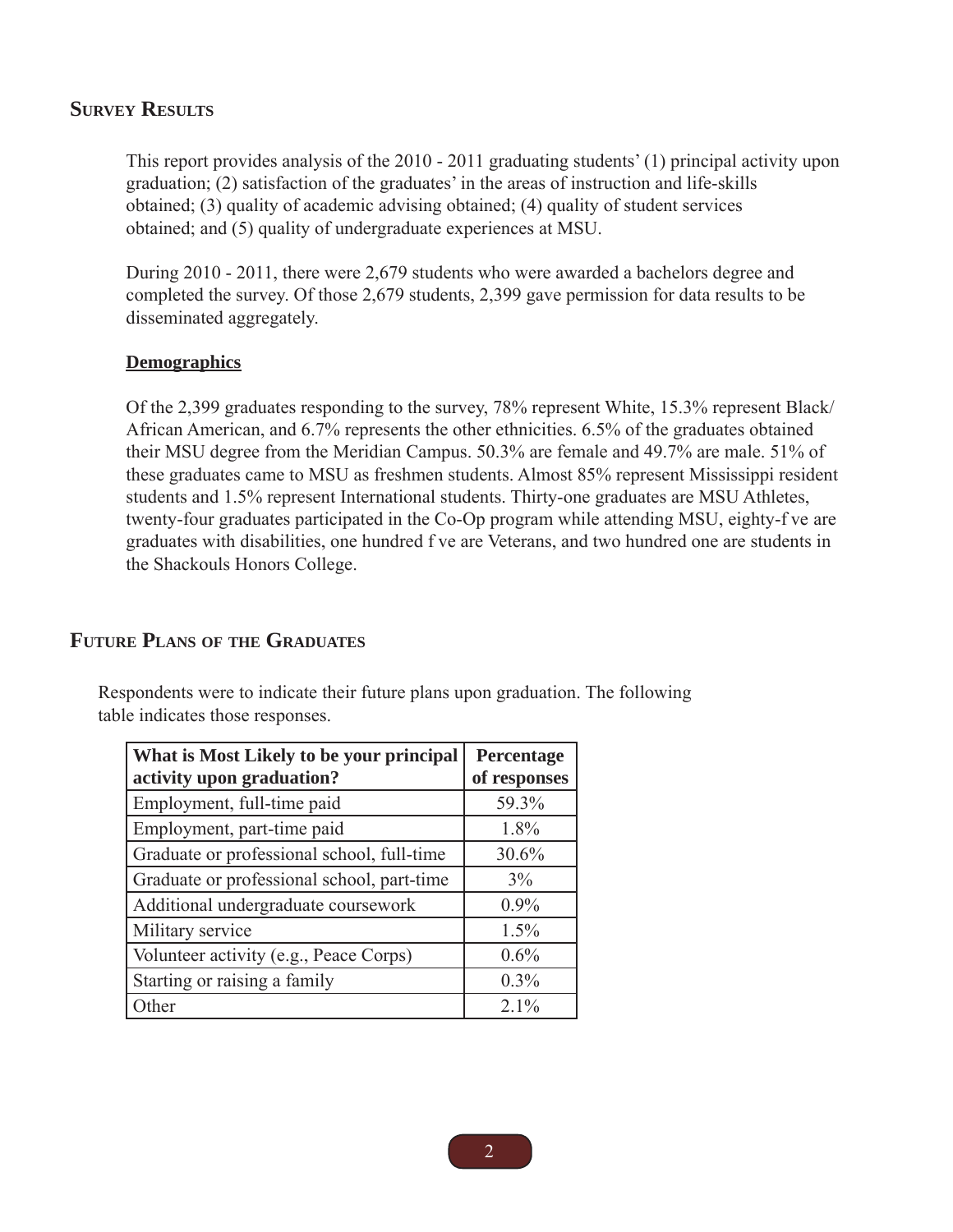## **INSTRUCTION AND LIFE-SKILLS OBTAINED AT MSU**

Respondents were to indicate their level of satisfaction with what they learned or attained at MSU for each item represented in the following table.

| <b>Instruction and Life-Skills Obtained at MSU</b>                                                                                       | $\frac{0}{0}$<br><b>Strongly</b><br><b>Satisfied</b> | $\frac{0}{0}$<br><b>Satisfied</b> | $\frac{0}{0}$<br><b>Neutral</b> | $\frac{0}{0}$<br><b>Dissatisfied</b> | $\frac{0}{0}$<br><b>Strongly</b><br><b>Dissatisfied</b> | <b>Mean</b>    |
|------------------------------------------------------------------------------------------------------------------------------------------|------------------------------------------------------|-----------------------------------|---------------------------------|--------------------------------------|---------------------------------------------------------|----------------|
| Knowledge and application of latest technologies<br>(e.g., computer skills)                                                              | 32.3%                                                | 55.6%                             | 10.6%                           | 1.4%                                 | 0.1%                                                    | 4.2            |
| Knowledge and application of mathematics,<br>scientif c methods, and related quantitative skills                                         | 30.9%                                                | 55.2%                             | 12.7%                           | 1.1%                                 | 0.1%                                                    | 4.2            |
| Understanding and appreciation of fne arts                                                                                               | 28.6%                                                | 45.6%                             | 23.8%                           | 1.7%                                 | 0.3%                                                    | $\overline{4}$ |
| Understanding of human achievements and human<br>conditions (humanities)                                                                 | 32.3%                                                | 49.1%                             | 17.7%                           | 0.8%                                 | 0.1%                                                    | 4.1            |
| Development of effective communication skills<br>(written and oral)                                                                      | 42.4%                                                | 48.7%                             | 7.8%                            | $1\%$                                | 0%                                                      | 4.3            |
| Application of critical-thinking and<br>problem-solving skills                                                                           | 47%                                                  | 46.7%                             | 5.8%                            | 0.4%                                 | 0.1%                                                    | 4.4            |
| Development of leadership skills                                                                                                         | 46.6%                                                | 42.5%                             | 9.8%                            | 0.9%                                 | 0.2%                                                    | 4.3            |
| Learning to think and work independently                                                                                                 | 55.9%                                                | 38.8%                             | 4.8%                            | 0.5%                                 | 0.1%                                                    | 4.5            |
| Participation in meaningful group/interdisciplinary<br>learning experiences                                                              | 44%                                                  | 45%                               | 9.3%                            | 1.5%                                 | 0.2%                                                    | 4.3            |
| Participation in undergraduate research or other<br>scholarly experiences                                                                | 30.6%                                                | 40.3%                             | 24.9%                           | 3.3%                                 | 0.8%                                                    | $\overline{4}$ |
| Pre-graduation engagement in professional<br>experiences (internships, co-op programs, etc.)<br>and professional societies/organizations | 33.8%                                                | 33.4%                             | 26.9%                           | 4.3%                                 | 1.5%                                                    | 3.9            |
| Appreciation for cultural diversity                                                                                                      | 36.7%                                                | 44.5%                             | 17%                             | 1.5%                                 | 0.3%                                                    | 4.2            |
| Understanding of human behavior and social<br>structures, processes, and institutions                                                    | 37.4%                                                | 48.9%                             | 12.8%                           | 0.8%                                 | 0.1%                                                    | 4.2            |
| Tolerance for opposing points of view                                                                                                    | 36.7%                                                | 51%                               | $11\%$                          | 0.9%                                 | 0.4%                                                    | 4.2            |
| Appreciation of natural resources and their<br>sustainability                                                                            | 35.4%                                                | 46.4%                             | 16%                             | 1.7%                                 | 0.5%                                                    | 4.1            |
| Development of personal honor and integrity                                                                                              | 51%                                                  | 42.2%                             | $6\%$                           | 0.6%                                 | 0.2%                                                    | 4.4            |
| Development of a commitment for life-long<br>learning                                                                                    | 54%                                                  | 39.5%                             | 6%                              | 0.5%                                 | 0.1%                                                    | 4.5            |
| Enhancement of my development into a mature,<br>informed, responsible citizen                                                            | 56.5%                                                | 38.2%                             | 4.8%                            | 0.5%                                 | 0.1%                                                    | 4.5            |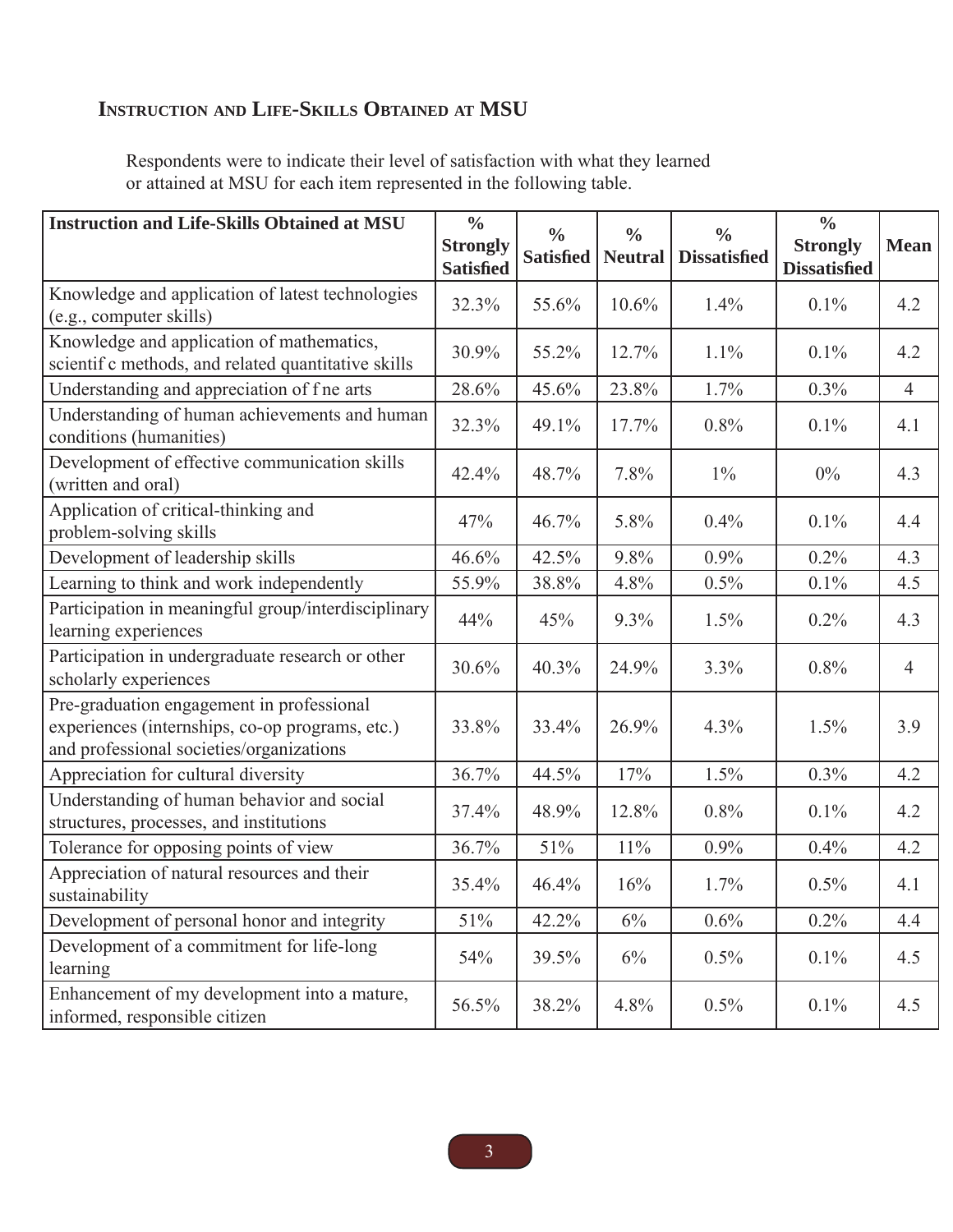## **QUALITY OF ACADEMIC ADVISING OBTAINED AT MSU**

Respondents were to indicate their level of satisfaction with the academic advising received at MSU for each item represented in the following table. If they had no experience with the services, they were to indicate NA.

| <b>Quality of Academic</b><br><b>Advising Obtained at</b><br><b>MSU</b>              | $\frac{0}{0}$<br><b>Strongly</b><br><b>Satisfied</b> | $\frac{0}{0}$<br><b>Satisfied</b> | $\frac{0}{0}$<br><b>Neutral</b> | $\frac{0}{0}$<br><b>Dissatisfied</b> | $\frac{0}{0}$<br><b>Strongly</b><br><b>Dissatisfied</b> | <b>NA</b> | <b>Mean</b>    |
|--------------------------------------------------------------------------------------|------------------------------------------------------|-----------------------------------|---------------------------------|--------------------------------------|---------------------------------------------------------|-----------|----------------|
| <b>Orientation Advising</b>                                                          | 29.5%                                                | 45.4%                             | 16.6%                           | 6.2%                                 | 2.3%                                                    | 223       | 3.9            |
| College advising off ce                                                              | 31.8%                                                | 45.8%                             | 15.5%                           | 5.2%                                 | 1.7%                                                    | 208       | $\overline{4}$ |
| Faculty advisor in my<br>department                                                  | 45.6%                                                | 35.8%                             | 11.1%                           | 5.1%                                 | 2.5%                                                    | 28        | 4.2            |
| Academic athletic<br>advisor                                                         | 26%                                                  | 30.8%                             | 41.2%                           | 1.2%                                 | 0.8%                                                    | 1334      | 3.8            |
| Web-based<br>information                                                             | 29.2%                                                | 52.2%                             | 14.5%                           | 3.5%                                 | 0.6%                                                    | 65        | 4.1            |
| Catalogs/other printed<br>materials                                                  | 25.3%                                                | 50.2%                             | 21.4%                           | 2.5%                                 | 0.6%                                                    | 168       | $\overline{4}$ |
| The University Academic<br><b>Advising Center</b>                                    | 27%                                                  | 43.2%                             | 26.7%                           | 2.4%                                 | 0.7%                                                    | 578       | 3.9            |
| Electronic degree audits                                                             | 25.4%                                                | 43.5%                             | 27.3%                           | 2.8%                                 | 0.9%                                                    | 501       | 3.9            |
| Correct information on<br>program/degree<br>requirements                             | 29.2%                                                | 49.9%                             | 14.7%                           | 4.9%                                 | 1.3%                                                    | 74        | $\overline{4}$ |
| Information provided for<br>future career plans                                      | 25.5%                                                | 43.5%                             | 21.1%                           | 7.4%                                 | 2.5%                                                    | 73        | 3.8            |
| Availability of advisor<br>(email, telephone, etc.)<br>outside scheduled<br>sessions | 43.7%                                                | 39.1%                             | 12%                             | 3.6%                                 | 1.6%                                                    | 33        | 4.2            |
| Overall academic<br>advisement                                                       | 36.4%                                                | 46.4%                             | 11.1%                           | 4.8%                                 | 1.3%                                                    | 10        | 4.1            |

| On average, how often did you<br>receive advising from your advisor<br>during each semester? | Percentage<br>of responses |
|----------------------------------------------------------------------------------------------|----------------------------|
| Never                                                                                        | 47.5%                      |
| Once                                                                                         | 42.6%                      |
| 2-3 times                                                                                    | 6%                         |
| 4-5 times                                                                                    | 3.9%                       |
| More than 5 times                                                                            | $0\%$                      |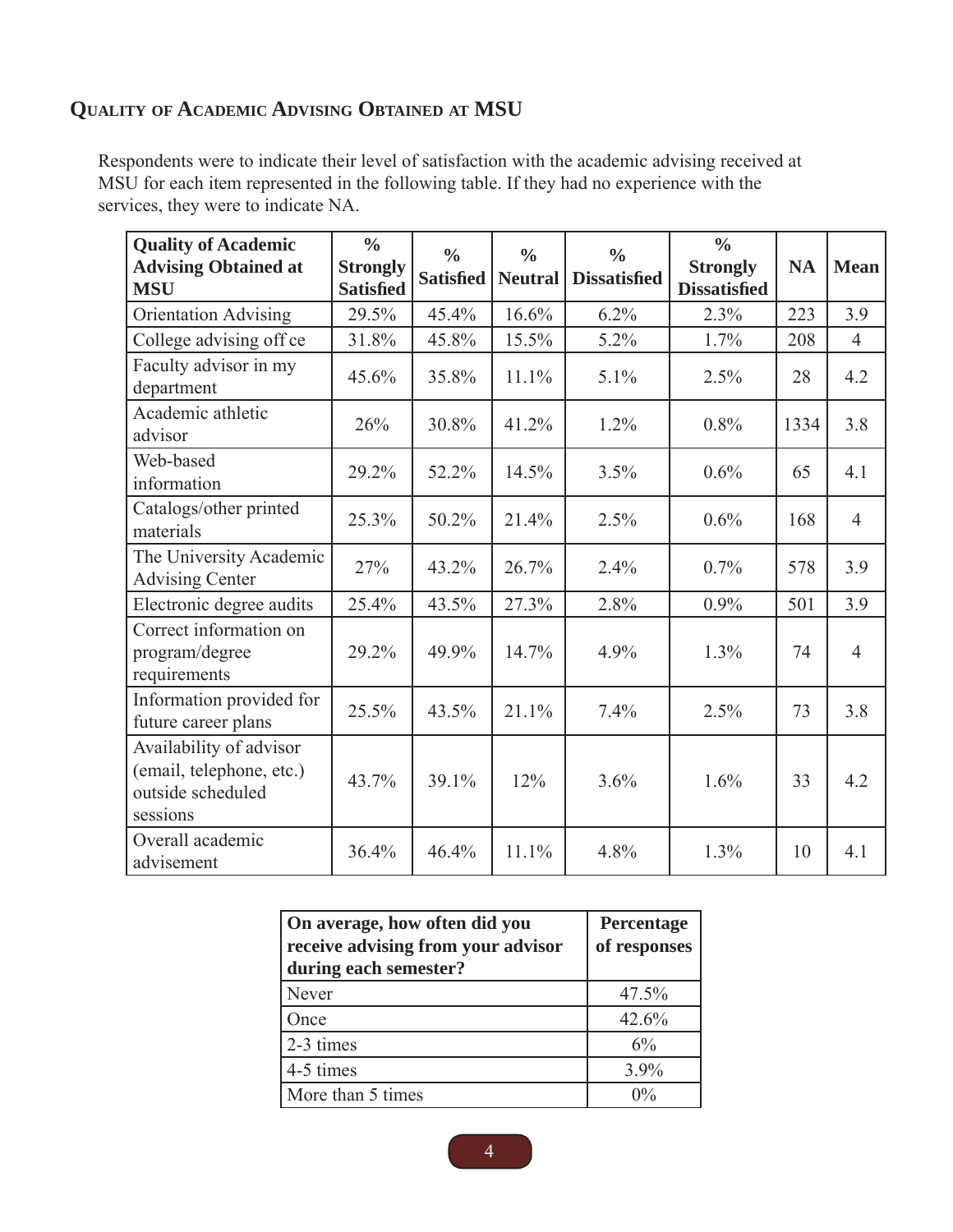## **QUALITY OF STUDENT SERVICES OBTAINED AT MSU**

Respondents were to indicate their level of satisfaction with services provided at MSU for each area represented in the following table. If they had no experience with the services, they were to indicate NA.

| <b>Quality of Student Services</b><br><b>Obtained at MSU</b>                                     | $\frac{0}{0}$<br><b>Strongly</b><br><b>Satisfied</b> | $\frac{0}{0}$<br><b>Satisfied</b> | $\frac{0}{0}$<br><b>Neutral</b> | $\frac{0}{0}$<br><b>Dissatisfied</b> | $\frac{0}{0}$<br><b>Strongly</b><br><b>Dissatisfied</b> | <b>NA</b> | <b>Mean</b>    |
|--------------------------------------------------------------------------------------------------|------------------------------------------------------|-----------------------------------|---------------------------------|--------------------------------------|---------------------------------------------------------|-----------|----------------|
| Off ce of Admissions and<br>Scholarships                                                         | 27.2%                                                | 50.1%                             | 17.7%                           | 3.9%                                 | $1\%$                                                   | 141       | $\overline{4}$ |
| MSU Bookstore, Barnes and<br>Noble                                                               | 29.8%                                                | 48.6%                             | 14%                             | 5.6%                                 | 2.1%                                                    | 48        | $\overline{4}$ |
| Center for Student<br>Involvement (Greek Life,<br><b>Student Organizations)</b>                  | 31.6%                                                | 37.4%                             | 26.2%                           | 3.6%                                 | 1.2%                                                    | 802       | 3.9            |
| <b>Campus Dining</b><br>Services                                                                 | 19.4%                                                | 43.8%                             | 24.3%                           | 7.9%                                 | 4.5%                                                    | 481       | 3.7            |
| <b>Student Financial Aid</b>                                                                     | 26.9%                                                | 44.1%                             | 19%                             | 7.4%                                 | 2.5%                                                    | 357       | 3.9            |
| Holmes Cultural<br>Diversity Center                                                              | 23%                                                  | 36.9%                             | 38.5%                           | 0.9%                                 | 0.6%                                                    | 1275      | 3.8            |
| The Learning Center                                                                              | 24.8%                                                | 43%                               | 30.4%                           | 1.5%                                 | 0.4%                                                    | 1039      | 3.9            |
| <b>MSU Police</b><br>Department                                                                  | 25.3%                                                | 41.8%                             | 25.9%                           | 4.9%                                 | 2.1%                                                    | 655       | 3.8            |
| Student Housing and<br>Residence Life                                                            | 26.5%                                                | 43.4%                             | 23.2%                           | 4.9%                                 | 2.1%                                                    | 758       | 3.9            |
| Sanderson Center/Recreational<br><b>Sports</b>                                                   | 52.9%                                                | 38.1%                             | 8%                              | $1\%$                                | $0\%$                                                   | 273       | 4.4            |
| <b>Student Counseling Services</b>                                                               | 31.4%                                                | 36.5%                             | 30.3%                           | 1.4%                                 | 0.3%                                                    | 1104      | $\overline{4}$ |
| <b>Student Health Center</b>                                                                     | 32.6%                                                | 42.5%                             | 16.5%                           | 5.5%                                 | 2.9%                                                    | 407       | $\overline{4}$ |
| <b>Student events</b><br>sponsored by Campus<br>Activities Board (CAB) or<br><b>Music Makers</b> | 30%                                                  | 44.9%                             | 20.8%                           | 3%                                   | 1.3%                                                    | 528       | $\overline{4}$ |
| University Libraries                                                                             | 43.5%                                                | 46.8%                             | 8.7%                            | 0.7%                                 | 0.4%                                                    | 134       | 4.3            |
| Off ce of Parking Services                                                                       | 13.2%                                                | 27%                               | 20.6%                           | 18%                                  | 21.1%                                                   | 187       | 2.9            |
| <b>MSU Transit (Shuttle</b><br>Services)                                                         | 30.9%                                                | 44%                               | 19.6%                           | 3.9%                                 | 1.6%                                                    | 545       | $\overline{4}$ |
| <b>Shackouls Honors College</b>                                                                  | 28.7%                                                | 33.5%                             | 34.8%                           | 1.9%                                 | 1.1%                                                    | 1205      | 3.9            |
| Athletic events                                                                                  | 49.6%                                                | 38.9%                             | 9.6%                            | 1.2%                                 | 0.7%                                                    | 254       | 4.4            |